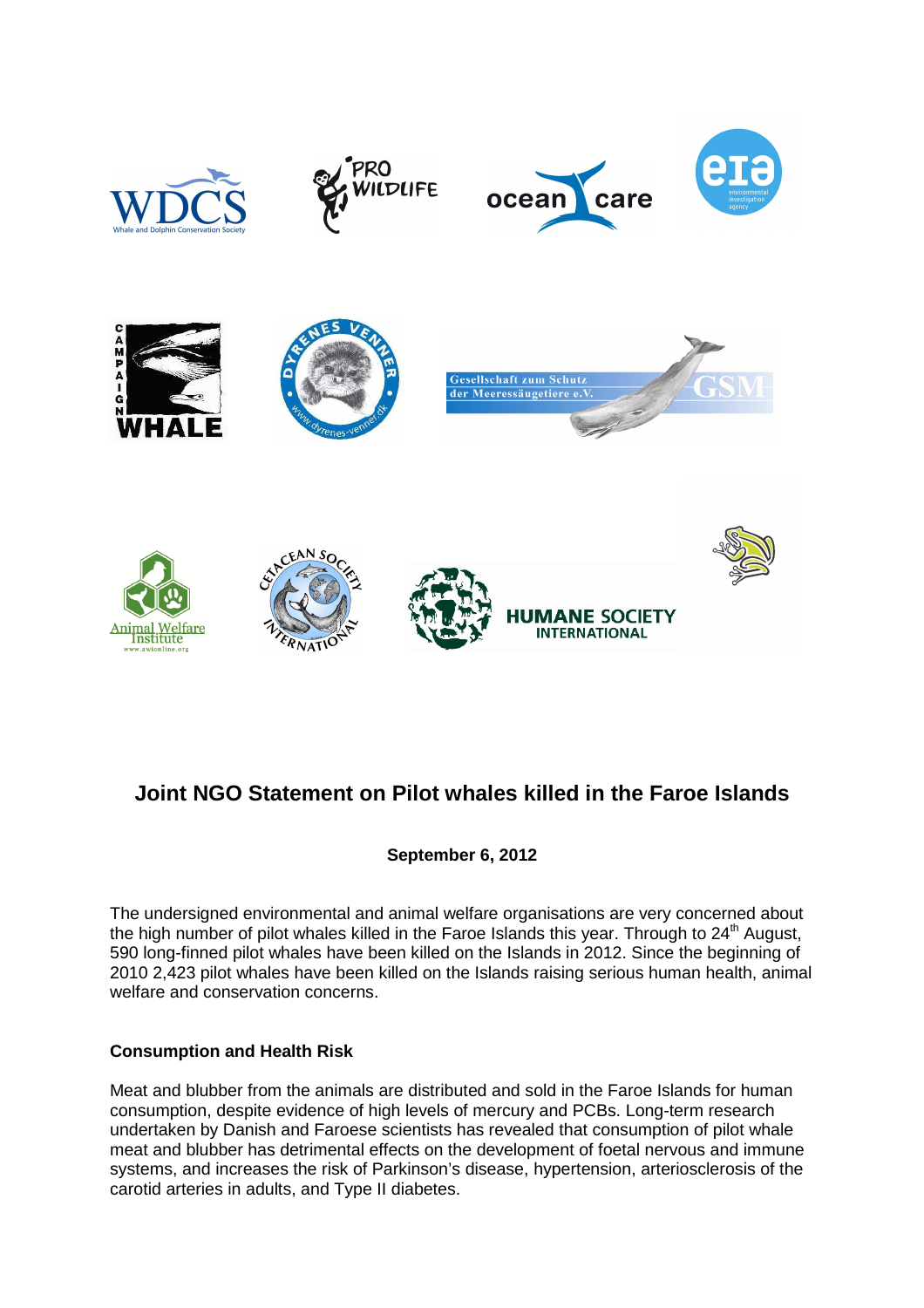The Faroe Islands' Chief Medical Officer and Chief Scientist have jointly issued health warnings several times. In an open letter to the Government on  $8<sup>th</sup>$  August 2008, they stated that pilot whale should no longer be used for human consumption. This conclusion has recently been repeated in the review article published in 2012, "Dietary recommendations regarding pilot whale meat and blubber in the Faroe Islands" by Pál Weihe and Høgni Debes Joensen, based on additional long-term cohort studies.

### **Scientific agreement**

There is broad scientific agreement on the strong link between mercury in cetacean (whale, dolphin and porpoise) products and a variety of human diseases and medical conditions, including Parkinson's disease, arteriosclerosis, immune suppression and hypertension. Threats to children include autism, Asperger's Syndrome and Attention Deficit Hyperactivity Disorder (ADHD).

In July 2012 at its Annual Meeting, the International Whaling Commission (IWC) adopted by consensus a resolution proposed by the EU IWC members including Denmark, requesting increased cooperation with the World Health Organization (WHO). It encourages the WHO to review scientific publications regarding contaminants in cetacean products and provide updated advice for consumers. It also urges governments to remain vigilant in responsibly informing consumers of health effects associated with the consumption of polluted cetacean products, and taking steps to counter any negative effects based on rigorous scientific advice and clear risk assessments.

Unfortunately the Government of the Faroe Islands has failed so far to adopt the recommendations of its own scientific experts to end the consumption of pilot whale, and instead supports continuation of the grinds and the consumption of these polluted whale products. Indeed, if all the meat and blubber of the 590 whales killed this year is consumed, it will by far exceed the Faroese Government's June 2011 guidelines that recommend a maximum of one meal per month.

### **Animal Welfare and Conservation**

Pilot whales tend to migrate to the calmer waters around the Faroe Islands to give birth from April to July. Pilot whale hunts frequently occur during the breeding season despite there being agreement internationally that hunting during breeding seasons should be avoided to allow for stable populations to endure. For this reason targeting animals accompanied by calves is expressly forbidden by the International Whaling Commission (IWC) - the world's expert cetacean management authority. The status of cetaceans that occur around the Faroe Islands is uncertain in many cases and the impacts of the hunts which take entire family groups is also unknown. Pilot whales are protected under European law, which prohibits takes as a primary conservation measure. Many of the pilot whales that occur in Faroese waters also travel to EU waters.

The methods used to kill whales in the Faroe Islands have been subject to international criticism for decades. In the hunts, known as 'grinds', large family groups of whales are driven by boats into a bay where they are crudely killed with hooks and knives. Pilot whales are known for their highly social behaviours and close-knit family groups. Although Faroese authorities claim killing methods have improved, there is no documentary evidence to prove this. The grinds are a lengthy process that also involves extreme distress for the whales associated with the chasing, separation of social groups, and individual whales experiencing close family members being slaughtered. This is in addition to the inherent cruelty associated with the killing methods.